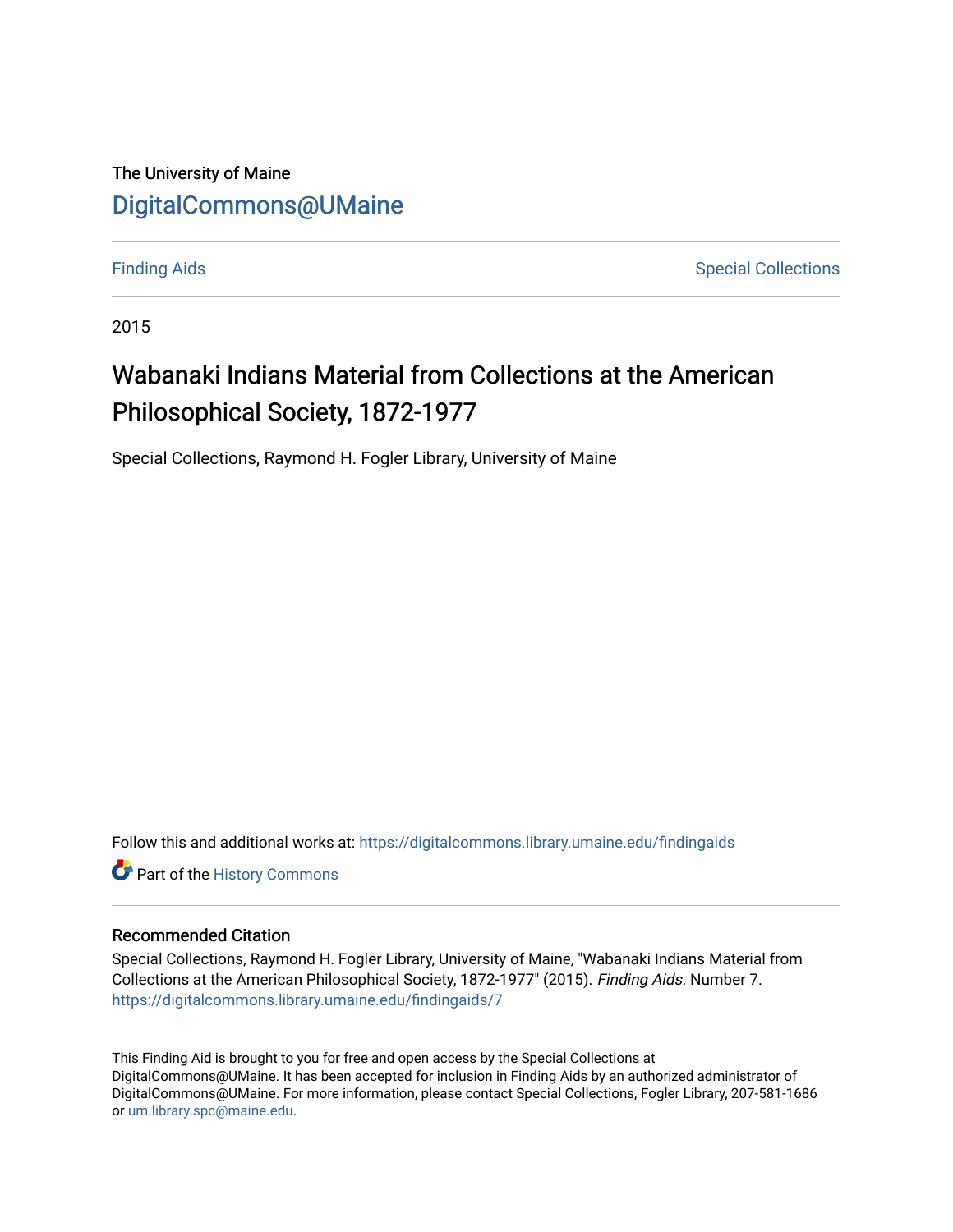

# **Wabanaki Indians Material from Collections at the American Philosophical Society**

This finding aid was produced using ArchivesSpace on February 19, 2020. Finding aid written in English. Describing Archives: A Content Standard

Raymond H. Fogler Library Special Collections

5729 Raymond H. Fogler Library University of Maine Orono, ME 04469-5729 URL:<http://www.library.umaine.edu/speccoll>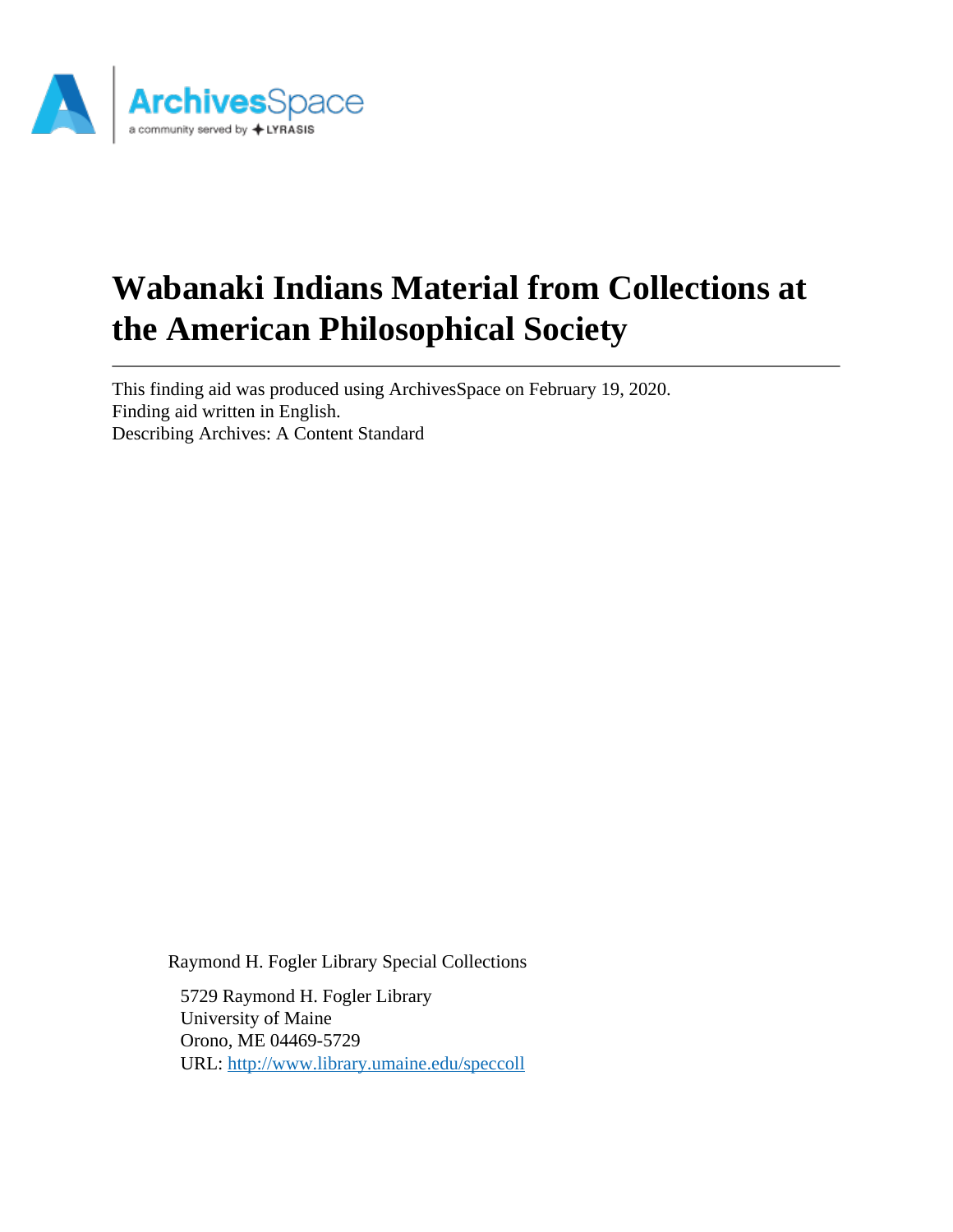# <span id="page-2-0"></span>**Table of Contents**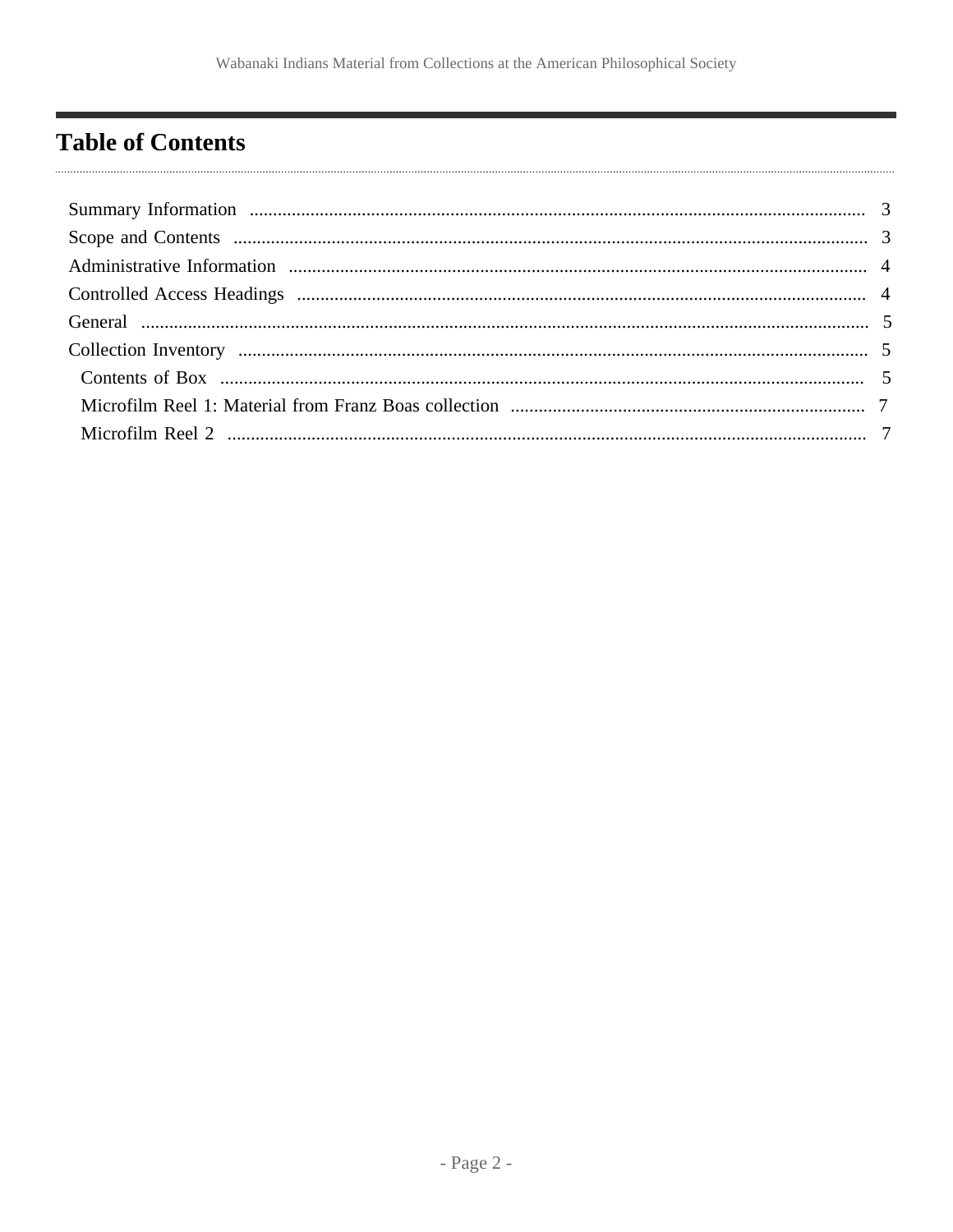# <span id="page-3-0"></span>**Summary Information**

| <b>Repository:</b>                  | Raymond H. Fogler Library Special Collections                                                                                                                                                                                                                                                                        |
|-------------------------------------|----------------------------------------------------------------------------------------------------------------------------------------------------------------------------------------------------------------------------------------------------------------------------------------------------------------------|
| <b>Creator:</b>                     | Riordan, Liam                                                                                                                                                                                                                                                                                                        |
| <b>Title:</b><br>ID:                | Wabanaki Indians Material from Collections at the American<br><b>Philosophical Society</b><br>SpC MS 1328                                                                                                                                                                                                            |
|                                     |                                                                                                                                                                                                                                                                                                                      |
| Date [inclusive]:                   | 1872-1977                                                                                                                                                                                                                                                                                                            |
| <b>Physical Description:</b>        | $1$ box $(24$ folders)                                                                                                                                                                                                                                                                                               |
| <b>Physical Description:</b>        | 2 film reels (microfilm)                                                                                                                                                                                                                                                                                             |
| Language of the<br><b>Material:</b> | English                                                                                                                                                                                                                                                                                                              |
| Abstract:                           | The collection contains photocopies of material on Abenaki Indians<br>and others and consists primarily of field notes by 20th century<br>anthropologists. It was copied from various collections at the American<br>Philosophical Society Library by University of Maine history professor<br>Liam Riordan in 2002. |
|                                     |                                                                                                                                                                                                                                                                                                                      |

# **Preferred Citation**

Wabanaki Indians Material from Collections at the American Philosophical Society, SpC MS 1328, [Folder No.], Raymond H. Fogler Library Special Collections Department, University of Maine, Orono, Maine

**^** [Return to Table of Contents](#page-2-0)

# <span id="page-3-1"></span>**Scope and Contents**

The collection contains photocopies of material on Abenaki Indians and others and consists primarily of field notes by 20th century anthropologists. It was copied from various collections at the American Philosophical Society Library by University of Maine history professor Liam Riordan in 2002. The majority of the collection consists of material from the collection of Frank G. Speck, including some of his correspondence with Fannie Hardy Eckstorm and others, field notes about the Penobscot Indians and their culture, and notes for his book, Penobscot Man. Also included are works of Marine Leland, Philip S. LeSourd, and Nicholas N. Smith on Passamaquoddy and Malecite languages and natural history. The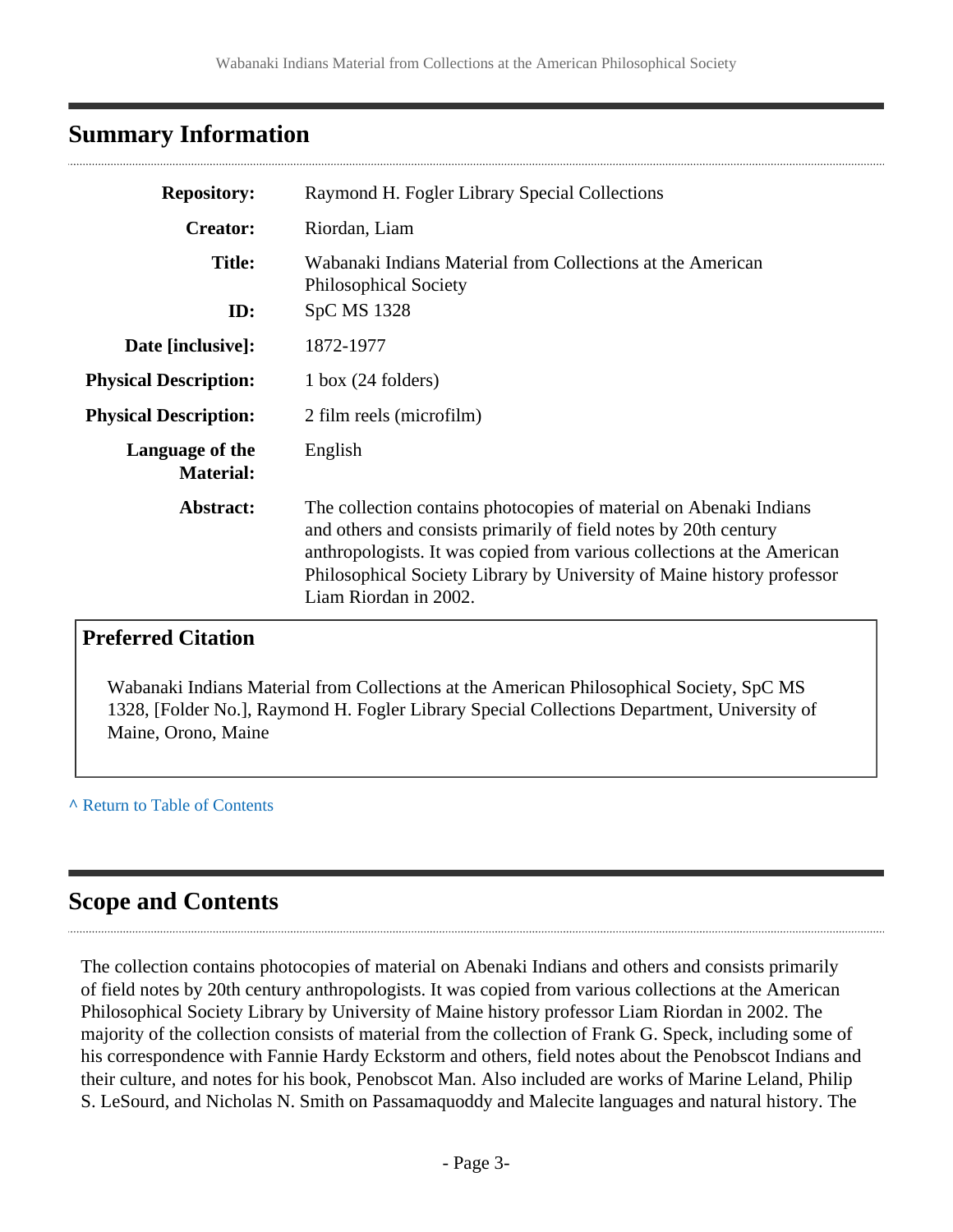collection also contains two reels of microfilm containing information from the Franz Boas collection on Indian linguistics as well as copies of works by Dalton Dorr, J. Dyneley Prince, and Joseph Fayrer.

**^** [Return to Table of Contents](#page-2-0)

# <span id="page-4-0"></span>**Administrative Information**

### **Publication Statement**

Raymond H. Fogler Library Special Collections

5729 Raymond H. Fogler Library University of Maine Orono, ME 04469-5729 URL:<http://www.library.umaine.edu/speccoll>

### **Restrictions on Access**

Kept at Fogler Library's offsite storage facility. One week's notice required for retrieval.

#### **Immediate Source of Acquisition**

Purchased with funds from the Katharine O'Brien Fund in 2002.

### **Existence and Location of Originals**

American Philosophical Society Library105 South Fifth Street, Philadelphia, PA 19106-3386.

### **Use Restrictions**

Information on literary rights available in the repository.

**^** [Return to Table of Contents](#page-2-0)

# <span id="page-4-1"></span>**Controlled Access Headings**

- Abenaki Indians -- History -- Sources
- Malecite Indians -- History -- Sources
- Passamaquoddy Indians -- History -- Sources
- Penobscot Indians -- History -- Sources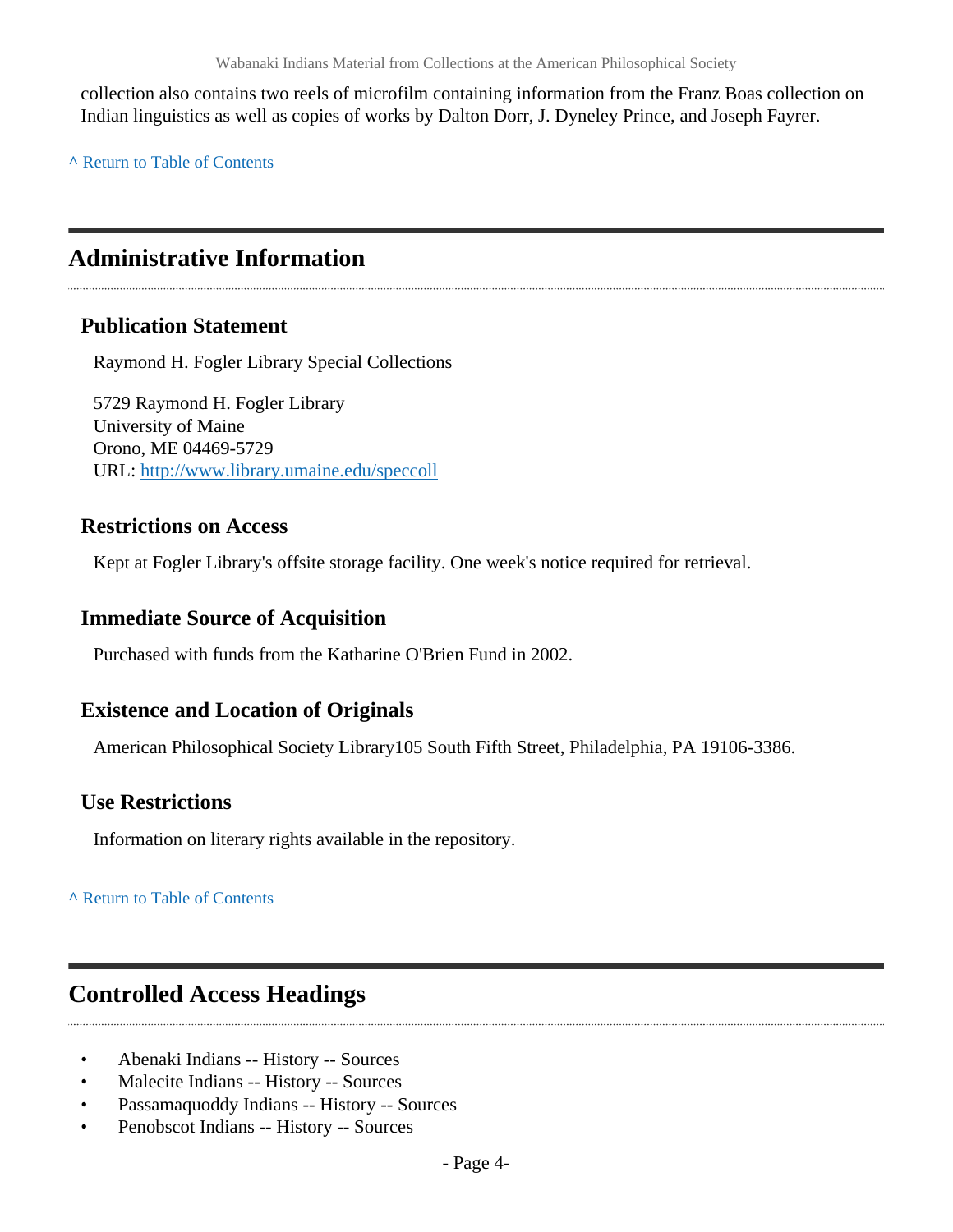- Indians of North America -- History -- Sources
- Indians of North America -- Languages
- Indians of North America -- Folklore
- Speck, Frank G. (Frank Gouldsmith), 1881-1950
- Leland, Marine
- LeSourd, Philip S.
- Smith, Nicholas N.
- Boas, Franz, 1858-1942
- Eckstorm, Fannie Hardy, 1865-1946
- Dorr, Dalton
- Prince, John Dyneley, 1868-1945
- Fayrer, Joseph, Sir, 1824-1907

## <span id="page-5-0"></span>**General**

Photocopies and microfilm copies of papers in the American Philosophical Society Library, Philadelphia, PA.

**^** [Return to Table of Contents](#page-2-0)

# <span id="page-5-1"></span>**Collection Inventory**

#### <span id="page-5-2"></span>**Contents of Box**

| <b>Title/Description</b>                                                                                                                         | <b>Instances</b> |                     |
|--------------------------------------------------------------------------------------------------------------------------------------------------|------------------|---------------------|
| On-line catalogue of nations, languages and tribes, American<br>Indian manuscript collection, American Philosophical Society,<br>(June 19, 2001) | Box 1            | Folder 1            |
| Language of the Material: English.                                                                                                               |                  |                     |
| Leland, Marine. Mrs. Johnson's narrative of her captivity<br>Language of the Material: English.                                                  | Box 1            | Folder 2            |
|                                                                                                                                                  |                  |                     |
| LeSourd, Philip S. Passamaquoddy and Malecite notes, language,<br>1977                                                                           | Box 1            | Folder 3-5          |
| Language of the Material: English.                                                                                                               |                  |                     |
| LeSourd, Philip S. Passamaguoddy field notes, 1977                                                                                               | Box 1            | Folder 6-7          |
| Language of the Material: English.                                                                                                               |                  |                     |
| Smith, Nicholas N. Malecite words pertaining to natural history,<br>1960                                                                         | Box 1            | Folder <sub>8</sub> |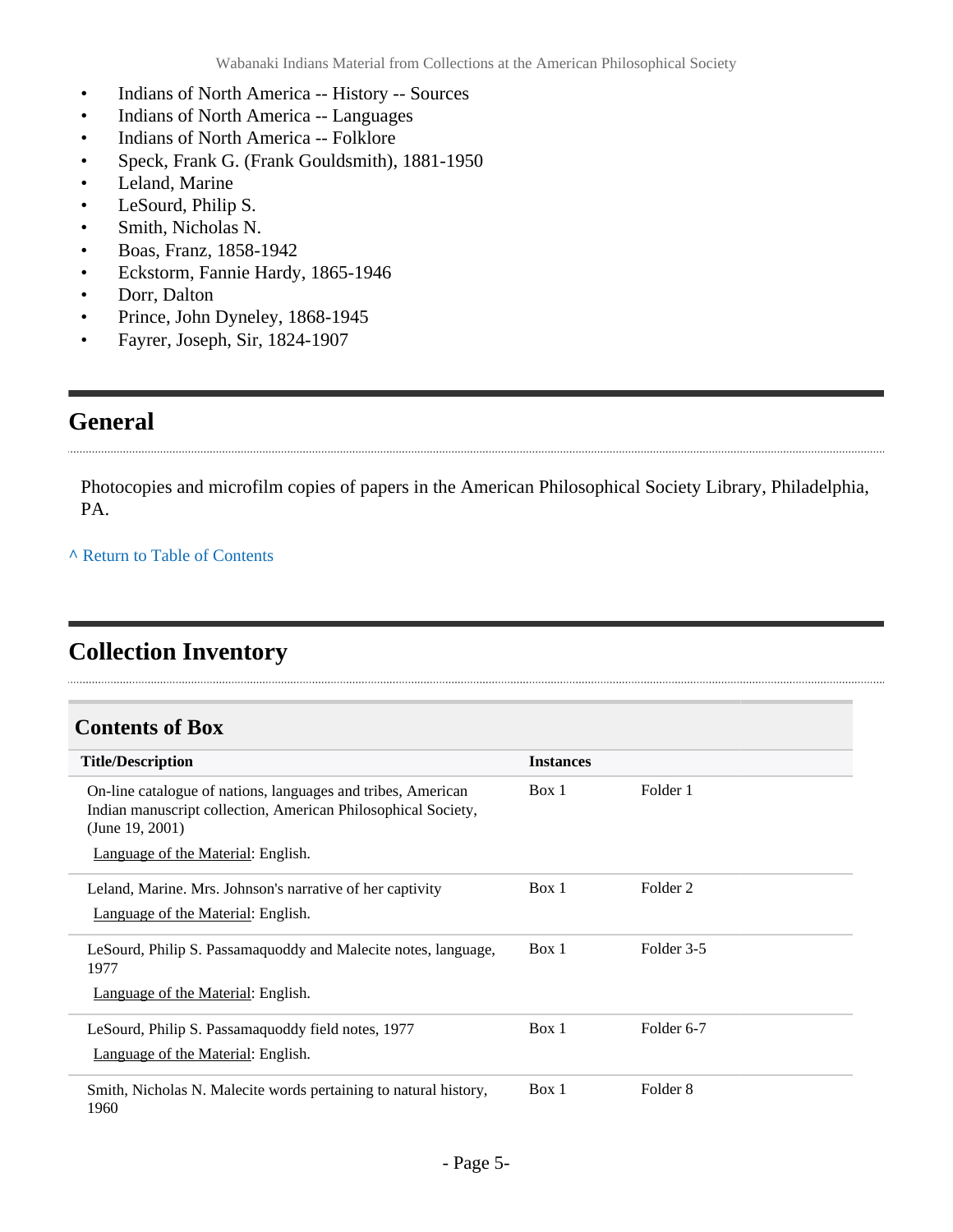| Speck, Frank G. Correspondence re publications<br>Language of the Material: English. | Box 1 | Folder 9     |  |
|--------------------------------------------------------------------------------------|-------|--------------|--|
| Speck, Frank G. Correspondence with Fannie Hardy Eckstorm,<br>1936-1942              | Box 1 | Folder 10    |  |
| Language of the Material: English.                                                   |       |              |  |
| Speck, Frank G. Bird lore of the northern Indians, 1921                              | Box 1 | Folder 11    |  |
| Language of the Material: English.                                                   |       |              |  |
| Speck, Frank G. Field notes                                                          | Box 1 | Folder 12    |  |
| Language of the Material: English.                                                   |       |              |  |
| Speck, Frank G. Field notes (Penobscot); description of canoe-<br>making             | Box 1 | Folder 13    |  |
| Language of the Material: English.                                                   |       |              |  |
| Speck, Frank G. Hunting morality                                                     | Box 1 | Folder 14    |  |
| Language of the Material: English.                                                   |       |              |  |
| Speck, Frank G. Penobscot art                                                        | Box 1 | Folder 15    |  |
| Language of the Material: English.                                                   |       |              |  |
| Speck, Frank G. Penobscot religion                                                   | Box 1 | Folder 16    |  |
| Language of the Material: English.                                                   |       |              |  |
| Speck, Frank G. Penobscot sayings                                                    | Box 1 | Folder 17    |  |
| Language of the Material: English.                                                   |       |              |  |
| Speck, Frank G. Penobscot texts                                                      | Box 1 | Folder 18    |  |
| Language of the Material: English.                                                   |       |              |  |
| Speck, Frank G. Material for Penobscot Man: Penobscot shelter                        | Box 1 | Folder 19    |  |
| Language of the Material: English.                                                   |       |              |  |
| Speck, Frank G. Material for Penobscot Man: Culture                                  | Box 1 | Folder 20-21 |  |
| Language of the Material: English.                                                   |       |              |  |
| Speck, Frank G. Material for Penobscot Man: Family groups of<br>the Penobscot        | Box 1 | Folder 22    |  |
| Language of the Material: English.                                                   |       |              |  |
| Speck, Frank G. Material for Penobscot Man: Art                                      | Box 1 | Folder 23    |  |
| Language of the Material: English.                                                   |       |              |  |
| Speck, Frank G. Material for Penobscot Man: Language, stories                        | Box 1 | Folder 24    |  |

### Language of the Material: English.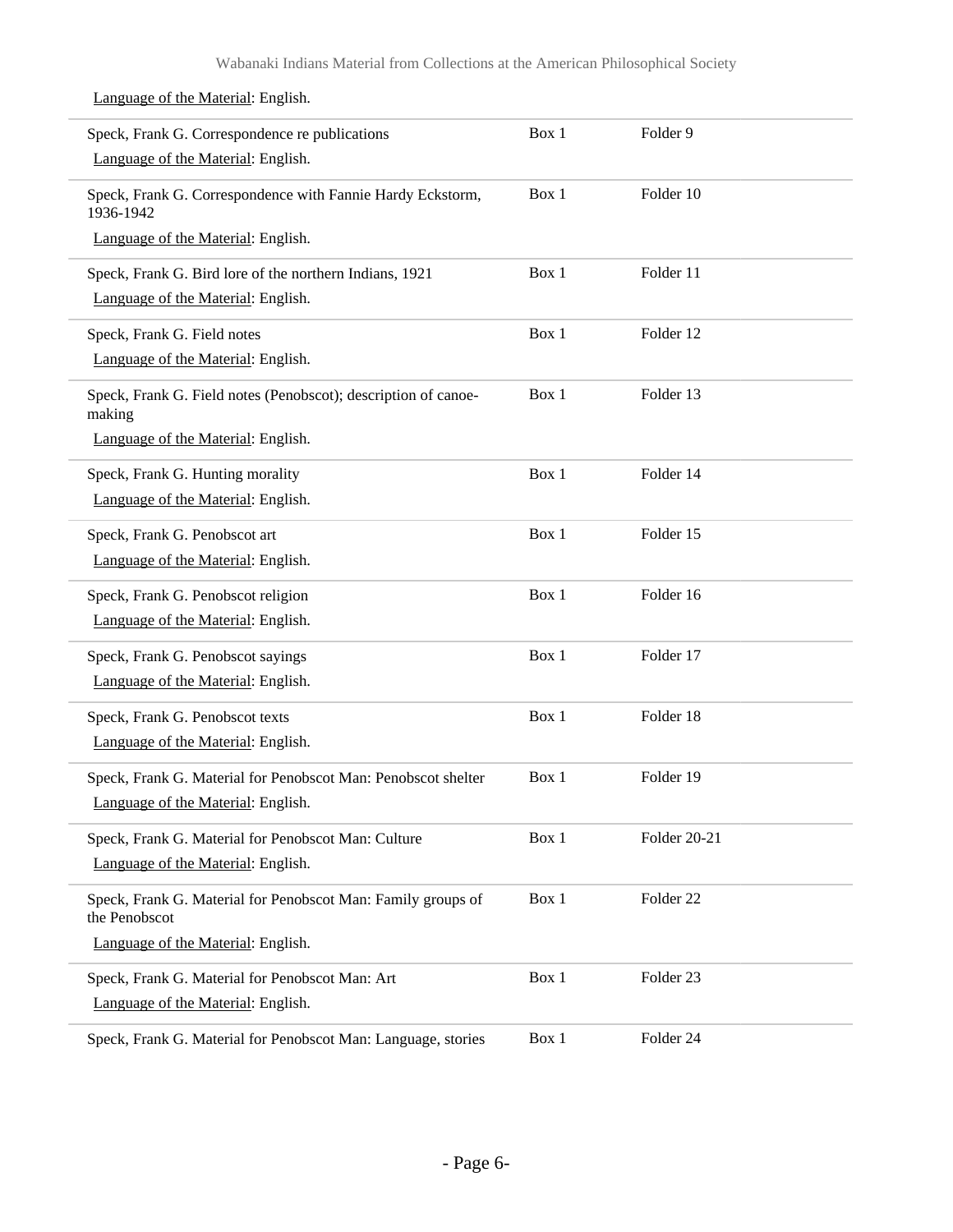#### Language of the Material: English.

#### **^** [Return to Table of Contents](#page-2-0)

### <span id="page-7-0"></span>**Microfilm Reel 1: Material from Franz Boas collection**

| <b>Title/Description</b>                                                                | <b>Instances</b> |
|-----------------------------------------------------------------------------------------|------------------|
| Bloomfield, Leonard. Cree texts                                                         |                  |
| Bloomfield, Leonard. Menomini inflections, 1937                                         |                  |
| Swadesh, Morris. Menomini notes, 1937                                                   |                  |
| Swadesh, Morris. Menominee field notes, 1938                                            |                  |
| Swadesh, Morris. Kickapoo vocabulary, 1940                                              |                  |
| Pierce, Joe E. Shawnee, Kickapoo, Ojibwa, Saux and Fox<br>materials, 1951-1952          |                  |
| Swadesh, Morris. Potawatomi vocabulary, 1937                                            |                  |
| Willets, Jane. Ottawa Indian manuscripts, 1947                                          |                  |
| Swadesh, Morris. Chippewa field notes, 1938                                             |                  |
| Hunkins, E.S. Ottawa Indian songs and dances, 1954                                      |                  |
| Swadesh, Morris. Mohican lexical materials, 1939                                        |                  |
| Swadesh, Morris. Interlinear translation of Mohican liturgical<br>literature, 1939-1944 |                  |
| Swadesh, Morris. Mohican field notes, 1937-1938                                         |                  |
| Swadesh, Morris and C.F. Voegelin. Notes on Penobscot and<br>Malecite, 1933             |                  |
| Sapir, Edward. Blackfoot vocabulary, 1916                                               |                  |
| Hockett, Charles F. Sapir on Arapaho, 1939                                              |                  |
| Sapir, Edward. Beothuk-Algonkian comparisons, 1915                                      |                  |
| Angulo, Jaime de. Chinantec text; el perrito do Teotitlan, 1922                         |                  |
| Angulo, Jaime de. Chinantec text; el perrito de Teotitlan, 1922                         |                  |
| Angulo, Jaime de. Chinantec text; cuento del pescador, 1922                             |                  |
| McQuown, Norman A. Chinantec vocabulary, 1940                                           |                  |
| Angulo, Jaime de. Chichimeco texts, 1930                                                |                  |

#### **^** [Return to Table of Contents](#page-2-0)

### <span id="page-7-1"></span>**Microfilm Reel 2**